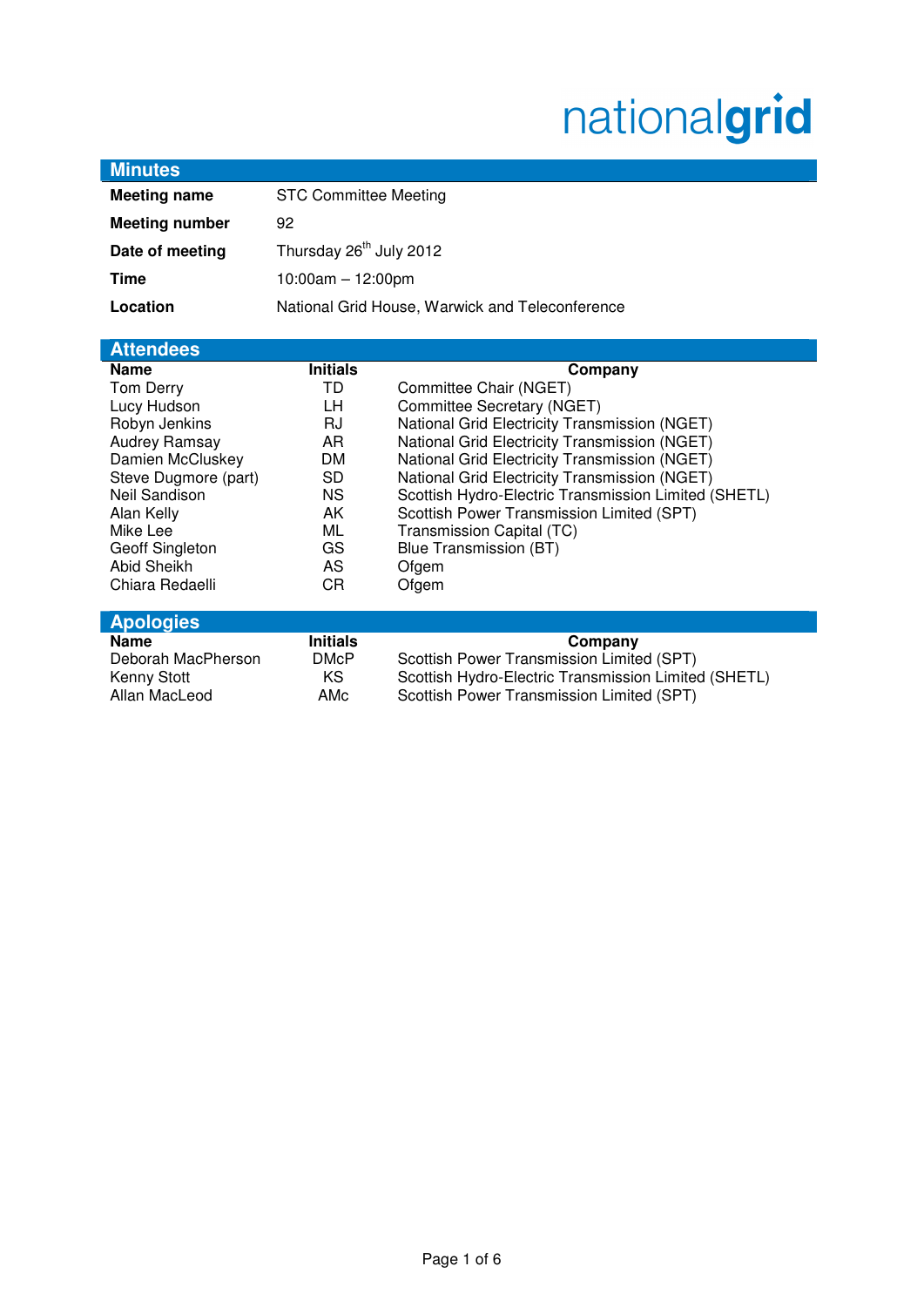# **1 Introductions/Apologies for Absence**

2641. Apologies were received from Deborah MacPherson (SPT), Allan MacLeod (SPT) and Kenny Stott (SHETL).

**2 Approval of Minutes from the last meeting** 

2642. The minutes from the last STC Committee meeting held on  $27<sup>th</sup>$  June 2012 were approved. NGET to arrange publication of the minutes on the National Grid website.

# **Action: NGET (LH)**

# **3 Review of Actions**

2643. **Minute 1596:** Confidentiality issue, regarding manufacturing data to improve transparency, ongoing due to low priority. TD advised that, whilst it was thought CA046 would address this issue, it is now being considered in other forums and once further work has been completed changes to the STC will be considered. TD will keep the Committee updated with any developments.

#### **Action: NGET (TD)**

2644. **Minute 2443:** TI confirmed that no nominations had been received from STC Parties for the Grid Code Offshore BMU Configurations Working Group. NGET agreed to circulate the concluding report to the STC Committee for information, to allow STC consideration of the findings, when it is published. TD confirmed that the draft Workgroup report has been circulated to the GCRP for comment and that once it has been finalised, a copy will be circulated to the STC Committee. TD advised that the recent teleconference arranged to discuss the Workgroup report was unable to take place due to availability and that a new date is being planned.

# **Action: NGET (TD)**

2645. **Minute 2446**: ML informed STC Committee members that a Continuous Voltage Control paper was circulated to the Grid Code Review Panel (GCRP) which was informative. TD agreed to keep the STC Committee updated on the progress of this issue. Once the necessary analysis has been undertaken and the position of the GCRP is clear, NGET will schedule a meeting with both internal and external attendance, to discuss the issue further. ML again highlighted that this is an urgent issue. At the June 2012 STC Committee meeting, TD confirmed that by September/October 2012 the assessment work should be completed and Offshore Networks will be included in that assessment.

# **Action: NGET (TD)**

2646. ML asked for STC Committee meeting appointments to be sent from NGET by Outlook and TD agreed that this would be looked into.

**Action: NGET (LH)** 

**All other actions are either completed or were discussed under the relevant agenda items** 

# **4 Papers for Consideration**

**CA049 'Amendment to Section K to provide OFTOs with the capability to respond to Reactive Power Instructions within 2 minutes'** 

2647. AR introduced CA049, explaining that the proposal is being raised as a consequence to PA065 'Timescales for providing Transmission Services as defined in the STC' to modify STCP01-1. It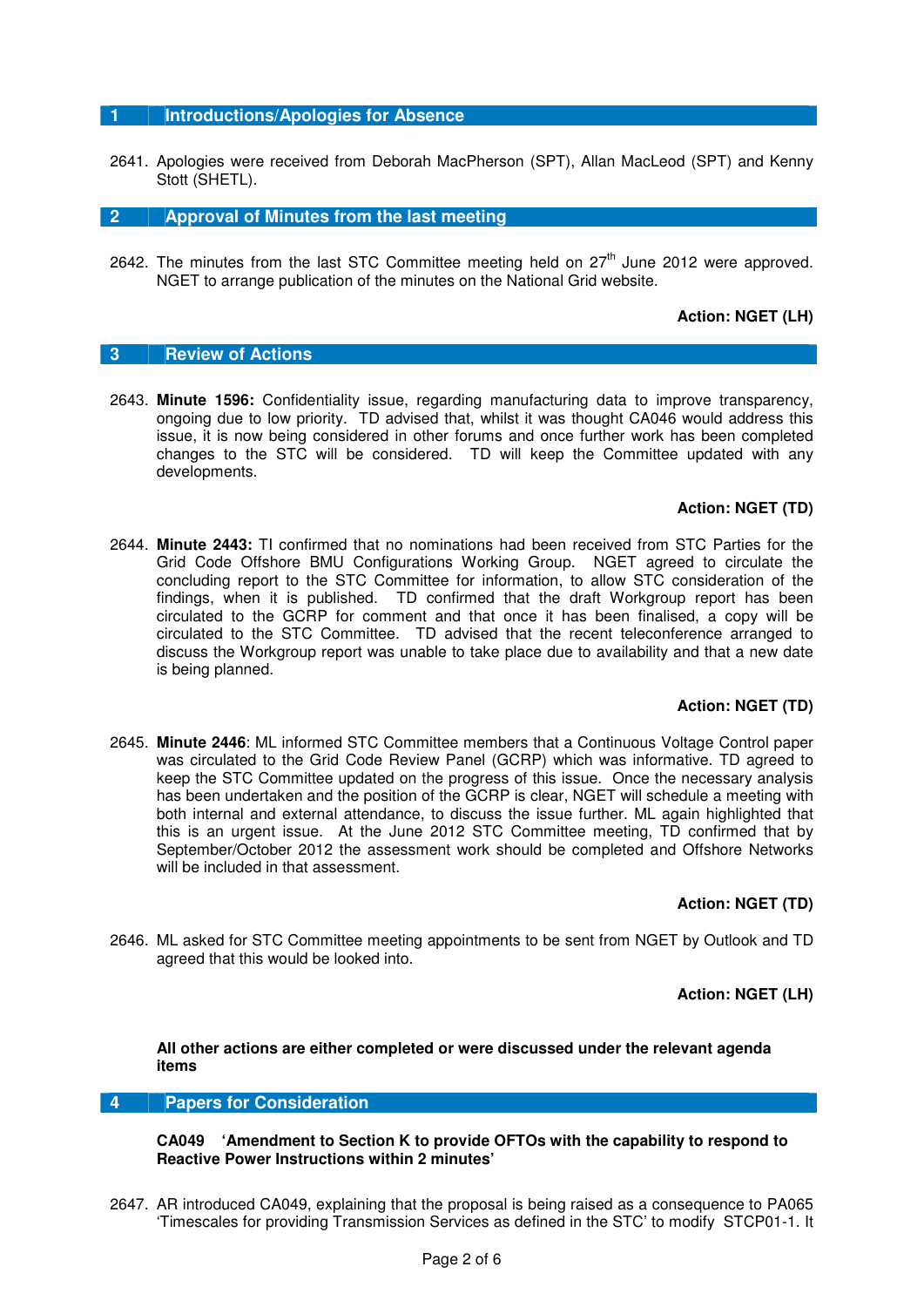seeks to amend Section K to oblige offshore transmission systems to provide OFTOs with the capability to change the reactive output at the Interface Point in accordance with an instruction given by NGET within 2 minutes of receiving that instruction.

- 2648. AS queried how this may impact Offshore projects due for, or already under, construction. AR confirmed that Section 7 of the Amendment Proposal identifies that projects under these circumstances may require a derogation.
- 2649. The Committee agreed that the proposal should go straight to Assessment and Report phase and that the initial Amendment Report will be submitted to the August 2012 STC Committee meeting.

**Action: NGET (AR)** 

#### **5 New Amendment Proposals**

2650. There were no new Amendment Proposals.

**6 Amendment Proposals** 

- 2651. There were no Amendment Proposals.
- **7 Evaluation Phase/Workgroup Updates**
- 2652. There were no Evaluation Phase/Workgroup Updates.

#### **8 Evaluation Phase Reports**

#### **CA046 'Inclusion of Generator build options within the STC'**

- 2653. TD confirmed that the draft Workgroup report had been submitted to the July 2012 Committee meeting. TD advised that through discussions, it was unclear how this modification could best be progressed due to the volume of issues currently unable to be resolved by the group. NGET proposed that CA046 is withdrawn and submitted at a later date as a more robust proposal.
- 2654. The Committee agreed this was a sensible way forward and reiterated that further detail and robustness was required.
- 2655. AS expressed concern regarding the withdrawal of CA046 at this stage, as the STC has not been aligned with the changes made to the CUSC and Grid Code. This leaves the STC inconsistent with the other codes. It was noted that the proposed withdrawal would be discussed further at the meeting between NGET and Ofgem on 1<sup>st</sup> August 2012.

#### **9** Initial Amendment Reports

2656. There were no Initial Amendment Reports.

# **10 Proposed Amendment Reports**

#### **CA045 'Arrangements for User Commitment'**

2657. RJ confirmed that the Proposed Amendment Report had been circulated to the Committee on 23<sup>rd</sup> July 2012 and asked for comments prior to the Proposed Amendment Report being issued out to Industry Consultation.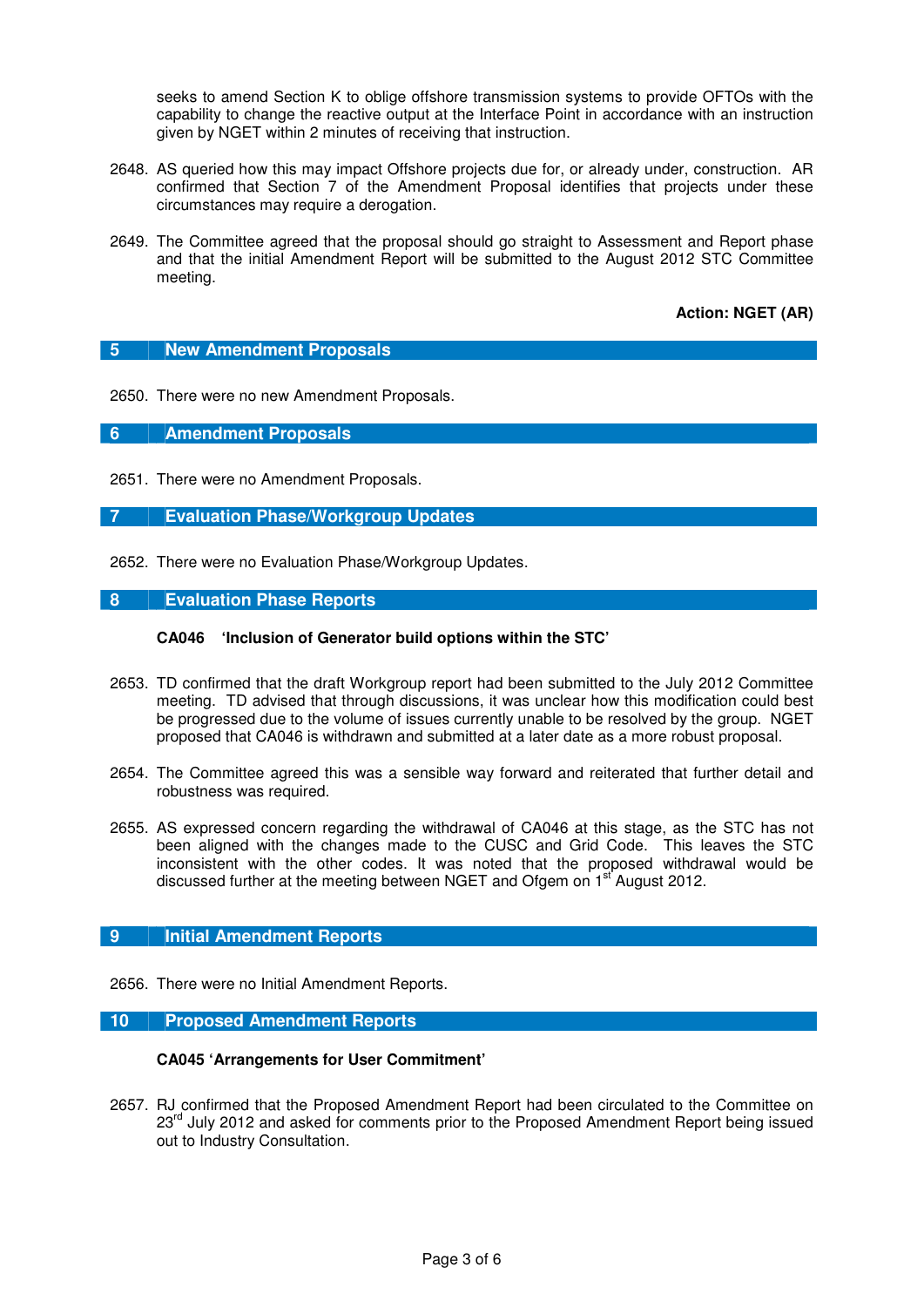2658. AS queried the position of SHETL's issues relating to the legal text and RJ confirmed that these were minor clarification points. For transparency reasons, AS would like a paragraph included in the report to reflect the issues and NGET agreed to circulate this to the Committee for approval prior to issuing to Industry Consultation.

# **Action: NGET (RJ)**

**2659.** Subject to the inclusion of the paragraph identified in minute 2658, the Committee approved CA045 for issue to Industry Consultation for a period of 20 working days.

# **Action: NGET (RJ)**

# **CA048 'Alignment of Terminology with other industry codes'**

2660. LH confirmed that CA048 had been issued out to Industry Consultation on 19<sup>th</sup> July 2012 for a period of 5 working days. It was noted that, following concerns, the consultation period had been extended for a further 5 days until  $2^{nd}$  August 2012.

# **11 Amendment Reports**

2661. There were no Amendment Reports.

# **12 Pending Authority Decisions**

#### **CA047 'Consequential Changes to Section K following implementation of Grid Code D/10 Frequency & Voltage Operating Range'**

2662. RJ confirmed that the Amendment Report had been submitted to the Authority for a decision on  $9<sup>th</sup>$  July 2012. AS advised that an Authority Decision is expected within the 25 day KPI.

# **13 Authority Decisions**

2663. There were no Authority Decisions.

#### **14 STC Procedures**

#### **PA065 – STCP01-1 Timescales for providing Transmission Services as defined in the STC**

- 2664. AR confirmed that a further meeting between NGET, TOs and OFTOs took place on  $4<sup>th</sup>$  July 2012 to finalise the amendments to STCP01-1 and that a draft of STCP01-1 had been submitted to the July 2012 Committee.
- 2665. The Committee confirmed their approval of the amendments and NGET agreed to arrange a date for sign off.

# **Action: NGET (LH)**

#### **PA066 – STCP19-3 Clarification of Transmission System Boundary Point registration with Elexon.**

- 2666. SD presented PA066 advising that the amendment is a minor non-technical clarification within STCP19-3 relating to Elexon Boundary Point registration. SD advised that discussions with SHETL and SPT had already taken place and both were supportive of the changes. AS queried whether there would be related BSC changes but SD confirmed that PA066 had been raised in order to bring STCP19-3 in line with the process already in the BSC.
- 2667. SD noted that, in conjunction with SHETL and SPT, it would be useful to take this opportunity to refresh the Compliance Checklist.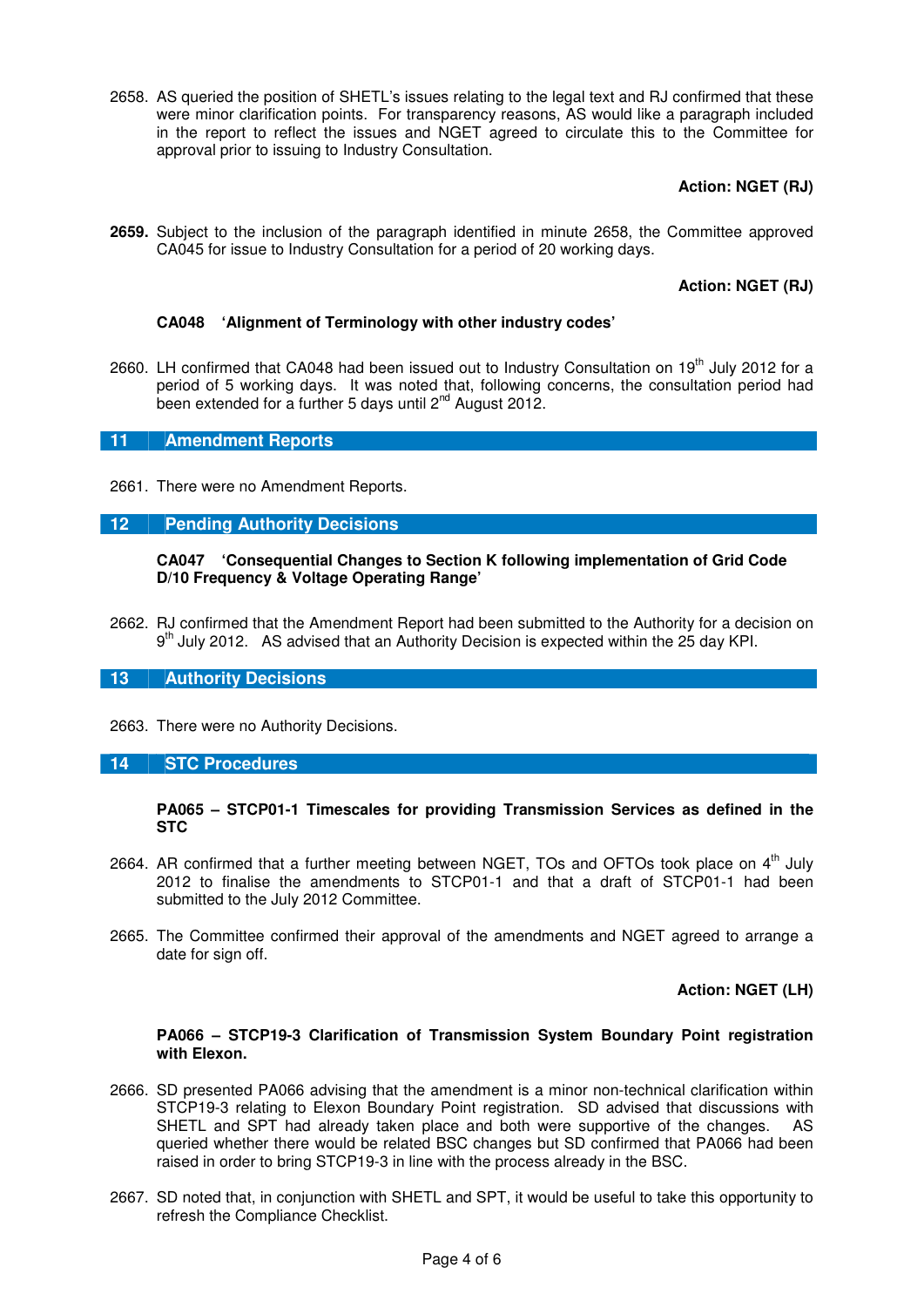2668. It was also noted by SD that work to offshore STCP19-3 is required, although it was planned to keep this as a separate change. NGET agreed to assess the extent of the offshore changes and decide whether to incorporate into PA066.

**Action: NGET (SD)** 

# **15 Offshore Regime**

2669. AS advised that an Ofgem consultation has been published regarding changes to the Walney 2 OFTO licence. The closing date is  $8<sup>th</sup>$  August 2012 and AS agreed to circulate a link to the Committee.

**Action: Ofgem (AS)** 

#### **16 European Developments**

- 2670. AS confirmed that an email had been circulated by LH on 19<sup>th</sup> July 2012 on behalf of Ofgem regarding the latest European developments.
- 2671. AS advised of two additional European updates as follows:
	- An ACER workshop on Requirement for Generators Network Code is being held on 3<sup>rd</sup> September 2012 in Slovenia.
	- ENTSO-E are looking for volunteers to participate in Forward Markets and Balancing Network Code Advisory Groups and any interest should be registered by 20<sup>th</sup> August 2012.
- 2672. In relation to European updates going forward, AS suggested that Ofgem should provide ACER related updates and that ENTSO-E updates should be provided by NGET.

#### **17 Impact of Other Code Modifications**

2673. RJ advised the Committee that the Workgroup consultation for CMP207, raised by Haven Power, had been published on  $24<sup>th</sup>$  July 2012 and is due to close on  $14<sup>th</sup>$  August 2012. NGET agreed to circulate a link to the consultation. RJ noted that the equivalent DCUSA modification has been withdrawn.

#### **Action: NGET (RJ)**

2674. TD advised the Committee that the Grid Code modification C/12 industry consultation closed on 4<sup>th</sup> July 2012. In addition to proposing changes to OC8A in relation to safety management of GIS switchgear, the modification also sought the industry view on whether the changes should be mirrored in OC8B to apply to Scotland. TD confirmed the consultation had concluded that OC8B ought to also be amended.

#### **18 Reports from Sub Committees**

- 2675. It was confirmed that no ChUG minutes had been received.
- 2676. NGET confirmed that the minutes from the May 2011 JPC meeting are currently awaiting sign off and have yet to be circulated. NGET will forward a copy to the STC Committee once they have been signed off.

**Action: NGET (LH)**